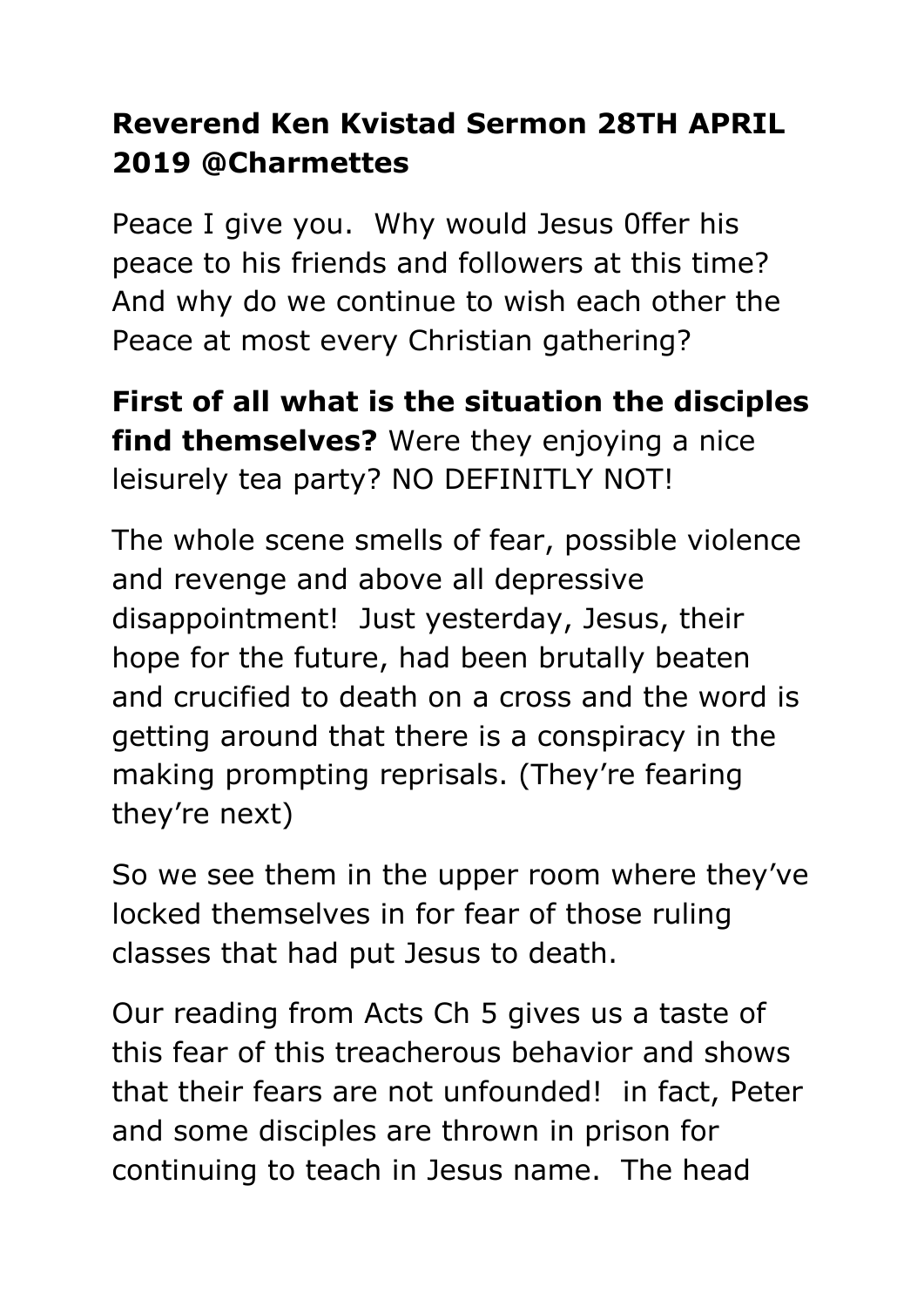priest and the Pharisees are incensed with jealousy for the power and acclaim afforded JESUS and they put his followers on trial… to silence them… but the Holy Spirit intercedes and saves them. This scene shows the hateful vengeful mood surrounding the post crucifixion disciples but also alternatively the peace and protection afforded them through the Holy Spirit!

My peace I give you be not afraid! So Jesus reads their fears just as he did as they crossed the stormy sea of Galilee and he Consoles them and puts them at peace.

He also refers back to his attempt before his crucifixion to COMFORT them. Recorded earlier in John (14:25-27) in the upper room as his departing words he says:

'All this I have spoken while still with you. **<sup>26</sup>** But the Advocate, the Holy Spirit, whom the Father will send in my name, will teach you all things and will remind you of everything I have said to you.

14:**<sup>27</sup>** Peace I leave with you; my peace I give you. I do not give to you as the world gives. Do not let your hearts be troubled and do not be afraid.I am with you always…

After the crucifixion again in the upper room their fears are comforted and even Doubting Thomas is finally persuaded and sees the Risen Lord and Master in Jesus. They have all believed that Jesus has indeed risen and is alive and has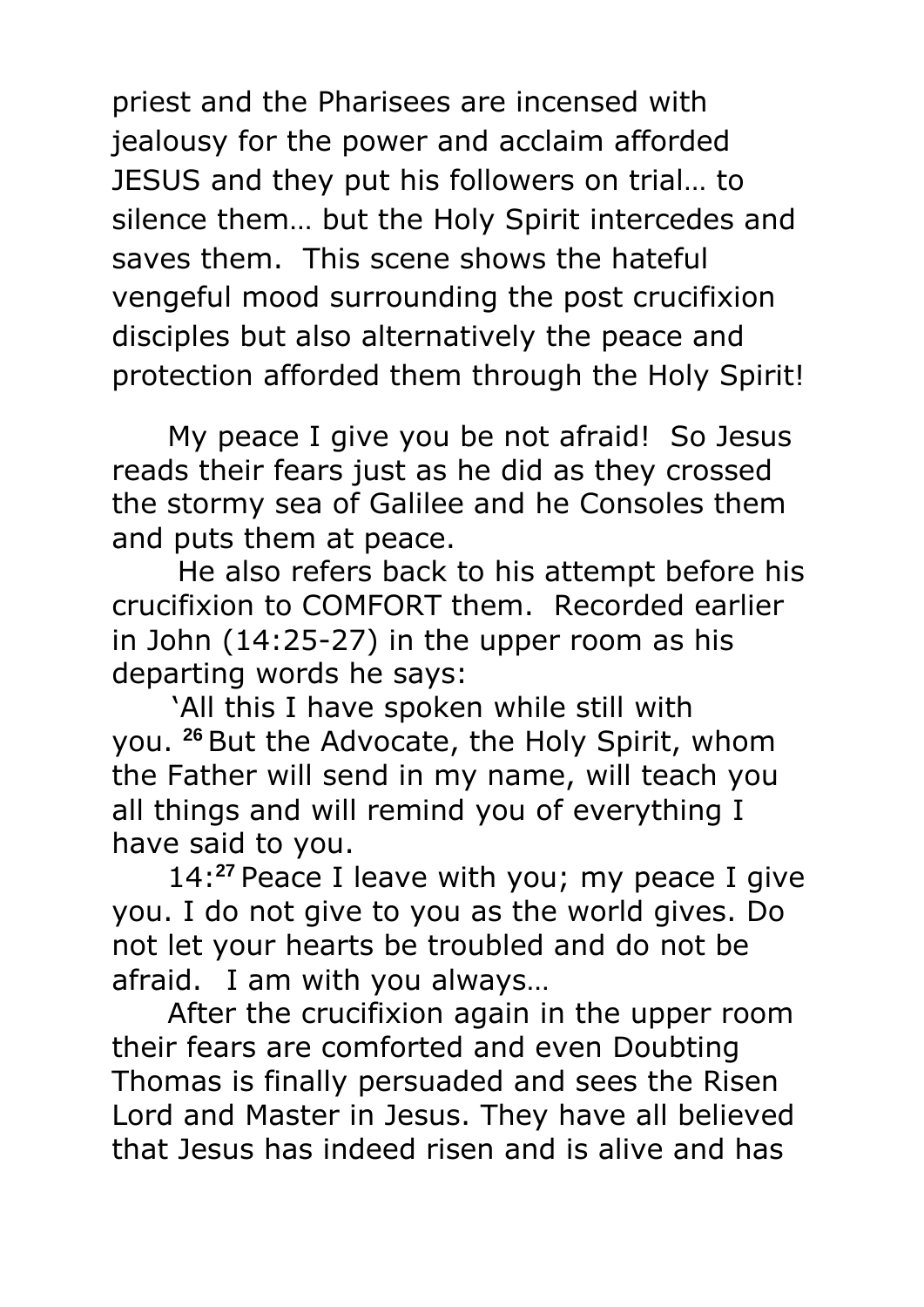the authority to deliver what he has been promising them- PEACE.

Jesus blows on them to receive the **Holy Spirit**. This **is** the Lord and Master that they and we have, who has the power and authority to give the Holy Spirit who brings deep and everlasting PEACE.

## **Who is this Jesus?**

In the **Revelation** reading we see exactly what kind of Lord and Master Jesus is:

**Rev 1**: To him who loves us and freed us from our sins by his blood,  $6$  and made us to be a kingdom, priests serving his God and Father, to him be glory and dominion for ever and ever.

## **Amen**.

 $7$  Look! He is coming with the clouds; every eye will see him,

even those who pierced him; and on his account all the ethnic peoples of the earth will wail.

So it is to be. **Amen**.

8 'I am the Alpha and the Omega', says the Lord God, who is and who was and who is to come, the Almighty.

AMEN! SO HE IS THE FIRST AND THE LAST OUR LORD WHO GIVES EVERLASTING HEAVENLY PEACE AND PRICELESS GRACE, JESUS THE